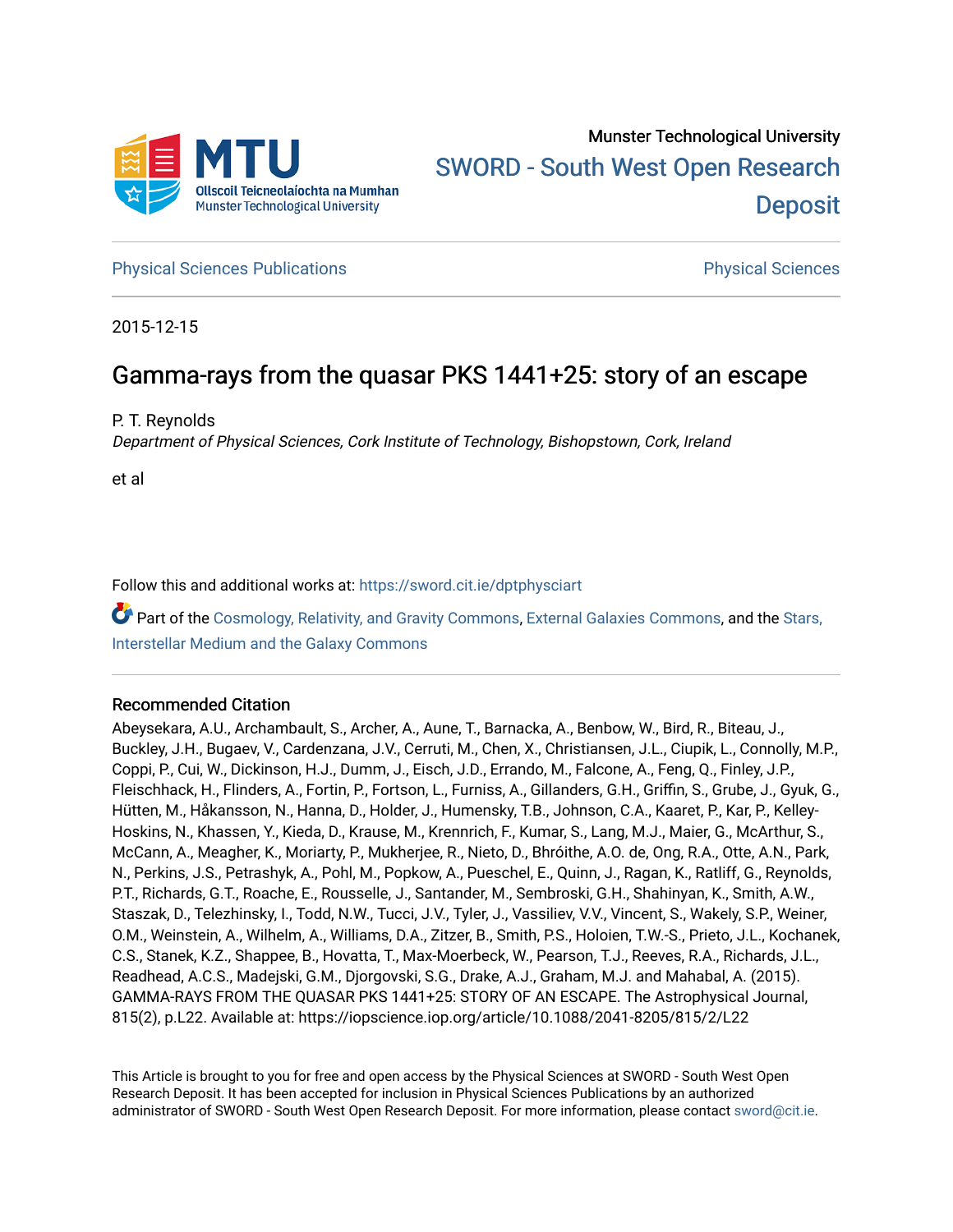### GAMMA-RAYS FROM THE QUASAR PKS 1441+25: STORY OF AN ESCAPE

A. U. Abeysekara<sup>[1](#page-1-0)</sup>, S. Archambault<sup>[2](#page-1-1)</sup>, A. Archer<sup>[3](#page-1-2)</sup>, T. Aune<sup>[4](#page-1-3)</sup>, A. Barnacka<sup>[5](#page-1-4)</sup>, W. Benbow<sup>[6](#page-1-5)</sup>, R. Bird<sup>[7](#page-1-6)</sup>, J. Biteau<sup>[8](#page-1-7)[,9](#page-1-8)</sup>, J. H. Buckley<sup>[3](#page-1-2)</sup>, V. Bugaev<sup>3</sup>, J. V. Cardenzana<sup>[10](#page-1-9)</sup>, M. Cerruti<sup>[6](#page-1-5)[,11](#page-1-10)</sup>, X. Chen<sup>[12](#page-1-11)[,13](#page-1-12)</sup>, J. L. Christiansen<sup>[14](#page-1-13)</sup>, L. Ciupik<sup>[15](#page-1-14)</sup>, M. P. Connolly<sup>[16](#page-1-15)</sup>, P. Coppi<sup>[17](#page-1-16)</sup>, W. Cui<sup>[18](#page-1-17)</sup>, H. J. Dickinson<sup>[19](#page-1-18)</sup>, J. Dumm<sup>19</sup>, J. D. Eisch<sup>[10](#page-1-9)</sup>, M. Errando<sup>[3](#page-1-2)[,20](#page-1-19)</sup>, A. Falcone<sup>[21](#page-1-20)</sup>, O. Feng<sup>[18](#page-1-17)</sup>, J. P. Finley<sup>18</sup>, H. Fleischhack<sup>[19](#page-1-18)</sup>, A. Flinders<sup>[1](#page-1-0)</sup>, P. Fortin<sup>[6](#page-1-5)</sup>, L. Fortson<sup>19</sup>, A. Furniss<sup>[8](#page-1-7)[,22](#page-1-21)</sup>, G. H. Gillanders<sup>[16](#page-1-15)</sup>, S. Griffin<sup>[2](#page-1-1)</sup>, J. Grube<sup>[15](#page-1-14)</sup>, G. Gyuk<sup>15</sup>, M. Hütten<sup>[13](#page-1-12)</sup>, N. Håkansson<sup>[12](#page-1-11)</sup>, D. Hanna<sup>2</sup>, J. Holder<sup>[23](#page-1-22)</sup>, T. B. Humensky<sup>[24](#page-1-23)</sup>, C. A. JOHNSON<sup>[8](#page-1-7)</sup>, P. KAARET<sup>[25](#page-1-24)</sup>, P. KAR<sup>[1](#page-1-0)</sup>, N. Kelley-Hoskins<sup>[13](#page-1-12)</sup>, Y. Khassen<sup>[7](#page-1-6)</sup>, D. Kieda<sup>1</sup>, M. Krause<sup>13</sup>, F. Krennrich<sup>[10](#page-1-9)</sup>, S. KUMAR<sup>[23](#page-1-22)</sup>, M. J. Lang<sup>[16](#page-1-15)</sup>, G. Maier<sup>[13](#page-1-12)</sup>, S. McArthur<sup>[18](#page-1-17)</sup>, A. McCann<sup>[2](#page-1-1)</sup>, K. Meagher<sup>[26](#page-1-25)</sup>, P. Moriarty<sup>16</sup>, R. Mukherjee<sup>[20](#page-1-19)</sup>, D. Nieto $^{24}$  $^{24}$  $^{24}$ , A. O'Faoláin de Bhróithe $^{13}$  $^{13}$  $^{13}$ , R. A. Ong $^4$  $^4$ , A. N. Otte $^{26}$  $^{26}$  $^{26}$ , N. Park $^{27}$  $^{27}$  $^{27}$ , J. S. Perkins $^{28}$  $^{28}$  $^{28}$ , A. Petrashyk $^{24}$ , M. Pohl $^{12,13},$  $^{12,13},$  $^{12,13},$  $^{12,13},$ A. Popkow<sup>[4](#page-1-3)</sup>, E. Pueschel<sup>[7](#page-1-6)</sup>, J. Ouinn<sup>7</sup>, K. Ragan<sup>[2](#page-1-1)</sup>, G. Ratliff<sup>[15](#page-1-14)</sup>, P. T. Reynolds<sup>[29](#page-1-28)</sup>, G. T. Richards<sup>[26](#page-1-25)</sup>, E. Roache<sup>[6](#page-1-5)</sup>, J. Rousselle<sup>[4](#page-1-3)</sup>, M. Santander<sup>[20](#page-1-19)</sup>, G. H. Sembroski<sup>[18](#page-1-17)</sup>, K. Shahinyan<sup>[19](#page-1-18)</sup>, A. W. Smith<sup>[30](#page-1-29)</sup>, D. Staszak<sup>[2](#page-1-1)</sup>, I. Telezhinsky<sup>[12](#page-1-11)[,13](#page-1-12)</sup>, N. W. Todd<sup>[3](#page-1-2)</sup>, J. V. Tucci<sup>[18](#page-1-17)</sup>, J. Tyler<sup>[2](#page-1-1)</sup>, V. V. Vassiliev<sup>[4](#page-1-3)</sup>, S. Vincent<sup>[13](#page-1-12)</sup>, S. P. Wakely<sup>[27](#page-1-26)</sup>, O. M. Weiner<sup>[24](#page-1-23)</sup>, A. Weinstein<sup>[10](#page-1-9)</sup>,

A. WILHELM $^{12,13}$  $^{12,13}$  $^{12,13}$  $^{12,13}$ , D. A. WILLIAMS<sup>[8](#page-1-7)</sup>, B. ZITZER $^{31}$  $^{31}$  $^{31}$ 

(VERITAS),

P. S. Smith<sup>[32](#page-1-30)</sup>

(SPOL),

T. W.-S. HOLOIEN<sup>[33](#page-1-31)[,34](#page-1-32)</sup>, J. L. PRIETO<sup>[35](#page-1-33)[,36](#page-1-34)</sup>, C. S. KOCHANEK<sup>33,34</sup>, K. Z. STANEK<sup>33,34</sup>, B. SHAPPEE<sup>[37](#page-1-35)[,44](#page-2-0)</sup>

(ASAS-SN),

T. HOVATTA<sup>[38](#page-1-36)</sup>, W. MAX-MOERBECK<sup>[39](#page-2-1)</sup>, T. J. PEARSON<sup>[40](#page-2-2)</sup>, R. A. REEVES<sup>[41](#page-2-3)</sup>, J. L. RICHARDS<sup>[18](#page-1-17)</sup>, A. C. S. READHEAD<sup>40</sup>

(OVRO),

G. M. MADEJSKI $42$ 

(NuSTAR),

and

S. G. Djorgovski $^{43}$  $^{43}$  $^{43}$ , A. J. Drake $^{43}$ , M. J. Graham $^{43}$ , and A. Mahabal $^{43}$ 

(CRTS)<br>
<sup>1</sup> Department of Physics and Astronomy, University of Utah, Salt Lake City, UT 84112, USA<br>
<sup>2</sup> Physics Department, McGill University, Montreal, QC H3A 2T8, Canada<br>
<sup>3</sup> Department of Physics, Washington University,

<span id="page-1-6"></span><span id="page-1-5"></span><span id="page-1-4"></span><span id="page-1-3"></span><span id="page-1-2"></span><span id="page-1-1"></span><span id="page-1-0"></span><sup>6</sup> Fred Lawrence Whipple Observatory, Harvard-Smithsonian Center for Astrophysics, Amado, AZ 85645, USA; [matteo.cerruti@cfa.harvard.edu](mailto:matteo.cerruti@cfa.harvard.edu) <sup>7</sup> School of Physics, University College Dublin, Belfield, Dublin 4, Ireland <sup>8</sup> Sa

<span id="page-1-10"></span><span id="page-1-9"></span><span id="page-1-8"></span><span id="page-1-7"></span><sup>10</sup> Department of Physics and Astronomy, Iowa State University, Ames, IA 50011, USA<br><sup>11</sup> Now at Sorbonne Universités, UPMC Univ. Paris Diderot, Sorbonne Paris Cité, CNRS, Laboratoire de Physique Nucléaire et de Hautes Ene

<span id="page-1-21"></span><span id="page-1-20"></span><span id="page-1-19"></span><span id="page-1-18"></span><span id="page-1-17"></span>

<span id="page-1-22"></span>

<span id="page-1-25"></span><span id="page-1-24"></span><span id="page-1-23"></span>

<span id="page-1-16"></span><span id="page-1-15"></span><span id="page-1-14"></span><span id="page-1-13"></span><span id="page-1-12"></span><span id="page-1-11"></span><sup>12</sup> Institute of Physics and Astronomy, University of Potsdam, D-14476 Potsdam-Golm, Germany<br>
<sup>12</sup> Institute of Physics and Astronomy, University of Potsdam, D-14476 Potsdam-Golm, Germany<br>
<sup>14</sup> Physics Department, Califo

<span id="page-1-36"></span><span id="page-1-35"></span><span id="page-1-34"></span><span id="page-1-33"></span>

<span id="page-1-32"></span><span id="page-1-31"></span><span id="page-1-30"></span><span id="page-1-29"></span><span id="page-1-28"></span><span id="page-1-27"></span><span id="page-1-26"></span><sup>31</sup> Argonne National Laboratory, 9700 S. Cass Avenue, Argonne, IL 60439, USA<br><sup>32</sup> Steward Observatory, University of Arizona, 933 N. Cherry Avenue, Tucson, AZ 85721, USA<br><sup>33</sup> Department of Astronomy, The Ohio State Unive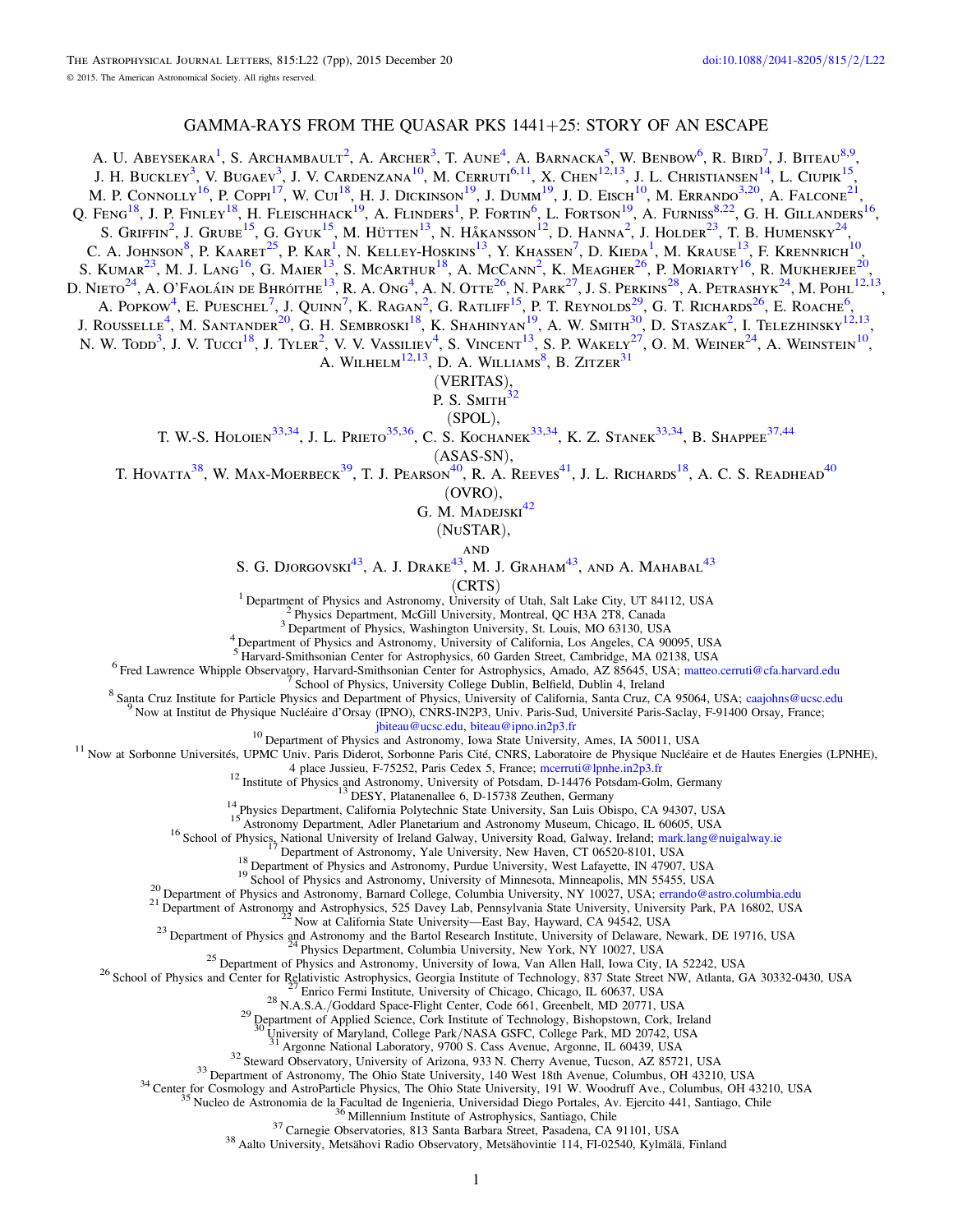<span id="page-2-5"></span><span id="page-2-4"></span><span id="page-2-3"></span><span id="page-2-2"></span><span id="page-2-1"></span><sup>39</sup> National Radio Astronomy Observatory, P.O. Box 0, Socorro, NM 87801, USA<br><sup>40</sup> Cahill Center for Astronomy and Astrophysics, California Institute of Technology, Pasadena, CA 91125, USA<br><sup>41</sup> CePIA, Departamento de Astr

SLAC National Accelerator Laboratory, Stanford University, Stanford, CA 94305, USA<br><sup>43</sup> California Institute of Technology, 1200 E. California Blvd, Pasdena, CA 91125, USA

Received 2015 August 10; accepted 2015 November 17; published 2015 December 15

#### ABSTRACT

Outbursts from gamma-ray quasars provide insights on the relativistic jets of active galactic nuclei and constraints on the diffuse radiation fields that fill the universe. The detection of significant emission above 100 GeV from a distant quasar would show that some of the radiated gamma-rays escape pair-production interactions with lowenergy photons, be it the extragalactic background light (EBL), or the radiation near the supermassive black hole lying at the jet's base. VERITAS detected gamma-ray emission up to ~200 GeV from PKS 1441+25 ( $z = 0.939$ ) during 2015 April, a period of high activity across all wavelengths. This observation of PKS 1441+25 suggests that the emission region is located thousands of Schwarzschild radii away from the black hole. The gamma-ray detection also sets a stringent upper limit on the near-ultraviolet to near-infrared EBL intensity, suggesting that galaxy surveys have resolved most, if not all, of the sources of the EBL at these wavelengths.

Key words: cosmology: observations – diffuse radiation – gamma rays: galaxies – quasars: individual (PKS  $1441+25=VER J1443+250$ ) – radiation mechanisms: non-thermal

#### 1. A NEW VERY HIGH ENERGY QUASAR

The extragalactic gamma-ray sky is dominated by the emission of blazars, active galactic nuclei whose jets are pointed within a few degrees of Earth. About sixty blazars have been detected at very high energy (VHE;  $E > 100$  GeV),<sup>[45](#page-2-6)</sup> with only four belonging to the class of flat-spectrum radio quasars (FSRQs):  $3C\ 279$   $(z=0.536, \text{MAGIC}$  Collaboration et al. [2008](#page-6-0)), PKS 1510–089 ( $z = 0.361$ , H.E.S.S. Collaboration et al. [2013a](#page-6-1)), PKS 1222+216 ( $z = 0.432$ , Aleksić et al. [2011](#page-6-2)), and S3 0218+35 ( $z = 0.944$ , Sitarek et al. [2015](#page-7-0)).

FSRQs are believed to host radiatively efficient disks that enrich the environment of the supermassive black hole with ultraviolet-to-optical photons. This photon field, the reprocessed emission from the clouds of the broad line region (BLR), and the infrared radiation from the "dusty torus" can all interact with gamma-rays through pair production, preventing the escape of VHE radiation from the base of the jet (Donea & Protheroe [2003](#page-6-3)).

VHE gamma-rays that do escape will face pair production on the extragalactic background light (EBL), which encompasses the ultraviolet-to-infrared emission of all stars and galaxies since the epoch of reionization ( $z \lesssim 10$ ).<sup>[46](#page-2-7)</sup> Direct measurements of the EBL are prone to contamination from the bright local environment, while strict lower limits are derived from galaxy surveys, measuring the light emitted by known populations of sources (Madau & Pozzetti [2000](#page-6-4)).

VHE detections of high-redshift FSRQs constrain both the EBL and the gamma-ray emission regions in blazars. This letter reports the detection of VHE gamma-rays from the FSRQ PKS 1441+25 ( $z = 0.939$ , Shaw et al. [2012](#page-6-5)) by VERITAS. This source was observed in 2015 April and May following the VHE discovery by MAGIC (Mirzoyan [2015](#page-6-6)), triggered by multiwavelength activity (Pacciani [2015](#page-6-7)) and a spectral hardening at high energies (HE,  $100 \text{ MeV} < E < 100 \text{ GeV}$ ; D. Thompson 2015, private communication on behalf of the Fermi-LAT team).

#### 2. OBSERVATIONS OF PKS 1441+25

<span id="page-2-10"></span>PKS 1441+25 was detected from 2015 April 21 (MJD 57133) to April 28 (MJD 57140) with VERITAS, an array of four imaging atmospheric Cherenkov telescopes located in southern Arizona (Holder [2011](#page-6-8)). VERITAS imaged gamma-ray induced showers from the source above 80 GeV, enabling the detection of PKS  $1441+25$  (VER J1443+250) at a position consistent with its radio location and at a significance of 7.7 standard deviations ( $\sigma$ ) during the 15.0 hr exposure (2710 ON-source events, 13780 OFF-source events, OFF normalization of  $1/6$ . Using a standard analysis with cuts optimized for low-energy showers (Archambault et al. [2014](#page-6-9), and references therein), we measure an average flux of  $\Phi(>80 \text{ GeV}) = (5.0 \pm 0.7) \times 10^{-11} \text{ cm}^{-2} \text{ s}^{-1}$  with a photon index  $\Gamma_{\text{VHE}} = 5.3 \pm 0.5$  up to 200 GeV,<sup>47</sup> corresponding to an intrinsic index of  $3.4 \pm 0.5$  after correction for the EBL (Gilmore et al. [2012,](#page-6-10) "fixed"). The day-by-day lightcurve is compatible with constant emission in that period  $(x^2)$  $ndf = 7.4/6$ , and fractional variability  $F_{\text{var}} < 110\%$  at the 95% confidence level (Vaughan et al. [2003](#page-7-1)).<sup>[48](#page-2-9)</sup> Subsequent observations in May (MJD 57155–57166, 3.8 hr exposure) showed no significant excess (660 ON-source events, 3770 OFF-source events, OFF normalization of  $1/6$ ), resulting in an upper limit of  $\Phi(>80 \,\text{GeV}) < 4.3 \times 10^{-11} \,\text{cm}^{-2} \,\text{s}^{-1}$  at the 99% confidence level. These results have been cross checked with an independent calibration and analysis. Monte-Carlo simulations indicate systematic uncertainties on the VHE energy scale and photon index of 20% and 0.2, respectively. The systematic uncertainty on the flux of this source is estimated to be 60%, including the energy-scale uncertainty discussed in Archambault et al. ([2014](#page-6-9)).

The LAT pair-conversion telescope onboard the Fermi satellite has surveyed the whole sky in the HE band since 2008 August (Atwood et al. [2009](#page-6-11)). We analyzed the LAT data using the public science tools v10r0p5 (Pass-8) leaving free the parameters of sources from the 3FGL (Acero et al. [2015](#page-6-12))

<span id="page-2-7"></span><span id="page-2-6"></span>

<span id="page-2-0"></span><sup>&</sup>lt;sup>44</sup> Hubble, Carnegie-Princeton Fellow.<br><sup>45</sup> http://[tevcat.uchicago.edu](http://tevcat.uchicago.edu/)/<br><sup>46</sup> We adopt the concordance ΛCDM model ( $h_0 = 0.7$ ,  $\Omega_M = 0.3$ ,  $\Omega_{\Lambda} = 0.7$ ).

<span id="page-2-8"></span><sup>&</sup>lt;sup>47</sup> The last spectral points at 140 and 180 GeV are significant at the 2.4 and 3.0  $\sigma$  level, respectively.<br><sup>48</sup> All flux estimates are used for variability constraints but we also show 99%-

<span id="page-2-9"></span>confidence-level upper limits for points below  $3\sigma$  in Figure [1.](#page-3-0)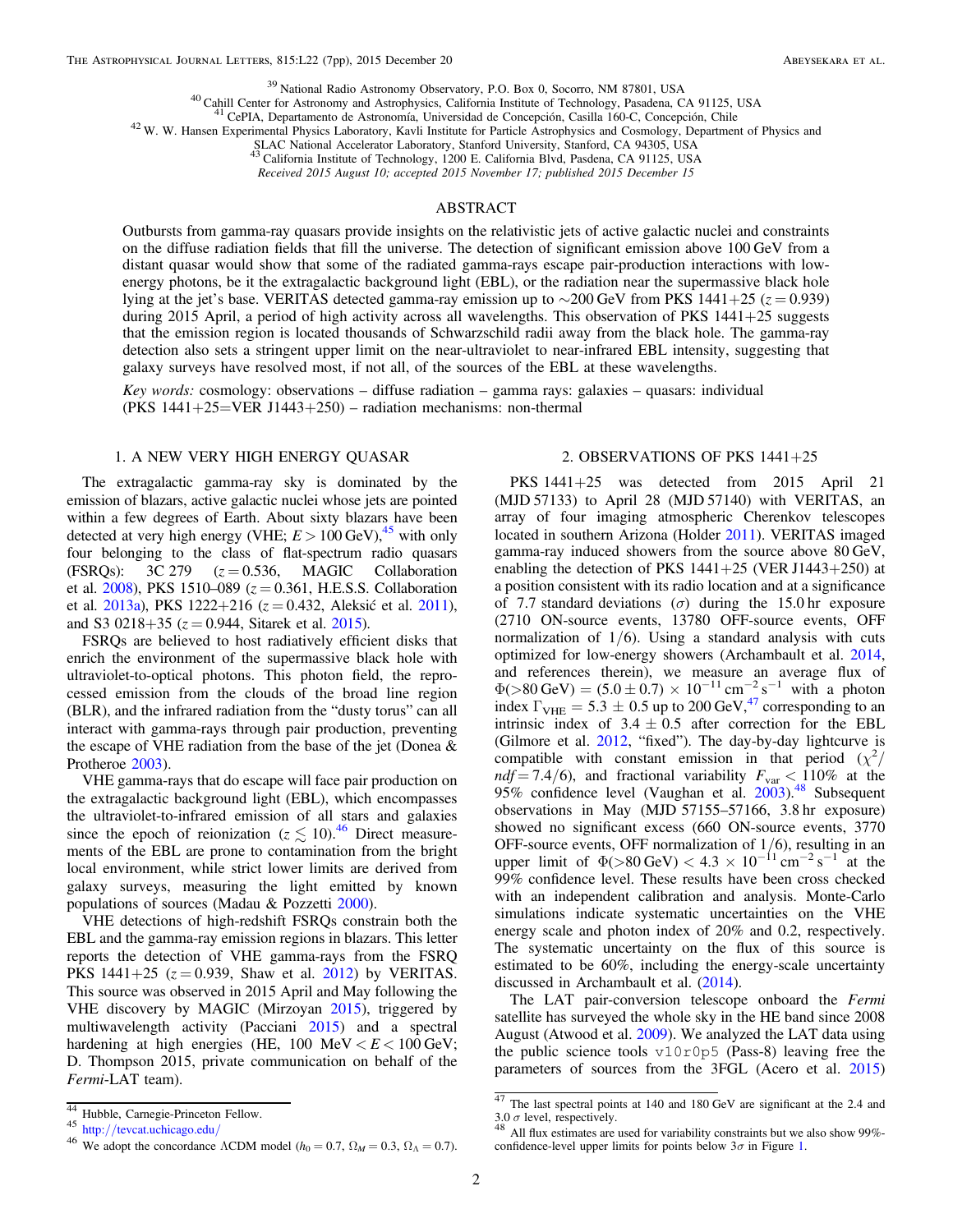<span id="page-3-0"></span>

MJD 57001–57169, with an integrated 100 MeV–100 GeV flux that is one to two orders of magnitude above the 3FGL value,  $(1.3 \pm 0.1) \times 10^{-8}$  cm<sup>-2</sup> s<sup>-1</sup>. During the period contemporaneous with the VERITAS detection (MJD 57133–57140), the source shows a flux of  $(34 \pm 4) \times 10^{-8}$  cm<sup>-2</sup> s<sup>-1</sup> and a hard index of  $1.75 \pm 0.08$ . Although a power-law model is used for robustness in the lightcurve determination, the spectrum shows a hint of curvature, with a log parabola preferred over a power law by  $3.2\sigma$  $3.2\sigma$  $3.2\sigma$  (see Figure 2). The curvature is resilient to changes in the analysis and the temporal window, and fits in smaller energy ranges confirm the hint.

(MJD 54705–57169, top panel in Figure [1](#page-3-0)) and two-week (MJD 57001–57169, middle panel) bins assuming a power-law model with a free normalization and photon index (purple points), as well as in one-day bins (pink points) fixing the photon index to its best-fit average value in MJD 57001–57169,  $\Gamma_{\text{HE}} = 1.97 \pm 0.02$ , slightly harder than in the 3FGL,  $2.13 \pm 0.07$ . The source was in a high state during

X-ray observations with NuSTAR and Swift were triggered following the VHE detection. *NuSTAR*, a hard-X-ray instru-ment sensitive to 3–79 keV photons (Harrison et al. [2013](#page-6-13)), observed the source on MJD 57137 for an exposure of 38.2 ks. The data were reduced using the NuSTARDAS software v1.3.1. Swift-XRT (Gehrels et al. [2004](#page-6-14)) observed PKS 1441+25 between 0.3 and 10 keV in 2010 June (MJD 55359), in 2015 January (MJD 57028 and 57050), in 2015 April (MJD 57127–57138), and in 2015 May (MJD 57155 and 57160). Data taken in photon-counting mode were calibrated and cleaned with xrtpipeline using CALDB 20140120 v.014. ON-source and background events were selected within regions of 20-pixel (∼46 arcsec) and 40 pixel radius, respectively. The XRT and NuSTAR spectral analyses were performed with XPSEC v12.8.2, requiring at least 20 counts per bin. The *NuSTAR* spectrum is matched by a power law with a photon index of  $2.30 \pm 0.10$  and an integrated 3–30 keV flux of  $(1.25 \pm 0.09) \times 10^{-12}$  erg cm<sup>-2</sup> s<sup>-1</sup>. No intranight variability is detected. Swift-XRT did not significantly detect the source in 2010 June, but the 2015 observations reveal a power-law spectrum with no detectable spectral variability and an average 0.3–10 keV photon index of  $2.35 \pm 0.24$ , using an absorbed model with a hydrogen column density of  $3.19 \times 10^{20} \text{ cm}^{-2}$  (Kalberla et al. [2005](#page-6-15)). Significant flux variations are detected in the period contemporaneous with VERITAS observations  $(\chi^2/ndf = 25.9/3, F_{var} = 22.6 \pm 0.9\%)$ , with a flux-halving time of  $13.9 \pm 1.4$  days based on an exponential fit to the data in MJD 57127-57155  $(\chi^2)$  $ndf = 8.6/6$ .

Simultaneously with the XRT observations, Swift-UVOT (Roming et al. [2005](#page-6-16)) took photometric snapshots of PKS 1441  $+25$  in six optical-to-ultraviolet filters. Flux densities were extracted using uvotmaghist and circular ON-source and background regions of 5 and 15 arcsec radius, respectively. PKS 1441+25 has been observed in the V-band since 2012 January within the All-Sky Automated Survey for Supernovae (ASAS-SN; Shappee et al. [2014](#page-6-17)), using the quadruple 14-cm "Brutus" telescope in Hawaii. The fluxes from both experi-ments in Figure [2](#page-4-0) are dereddenned using  $E(B - V) = 0.043$ , consistent with the column density used for the XRT analysis (Jenkins & Savage [1974](#page-6-18)). The 0.68-m Catalina Schmidt Telescope (AZ) has also performed long-term unfiltered optical observations of PKS  $1441+25$  since 2005 within the Catalina Real-time Transient Survey (CRTS, Drake et al. [2009](#page-6-19)).

Figure 1. Top: observations of PKS <sup>1441</sup>+25 from 2008 to 2015. Middle: observations from 2014 December to 2015 May. Bottom: observations in April and May. The gray dashed lines mark the period considered for the analyses in Sections [3](#page-4-1) and [4](#page-5-0).

within a region of interest of 10° radius and fixing them for sources  $10^{\circ}-20^{\circ}$  away. We reconstruct the spectrum of PKS 1441+25 between 100 MeV and 100 GeV in four-week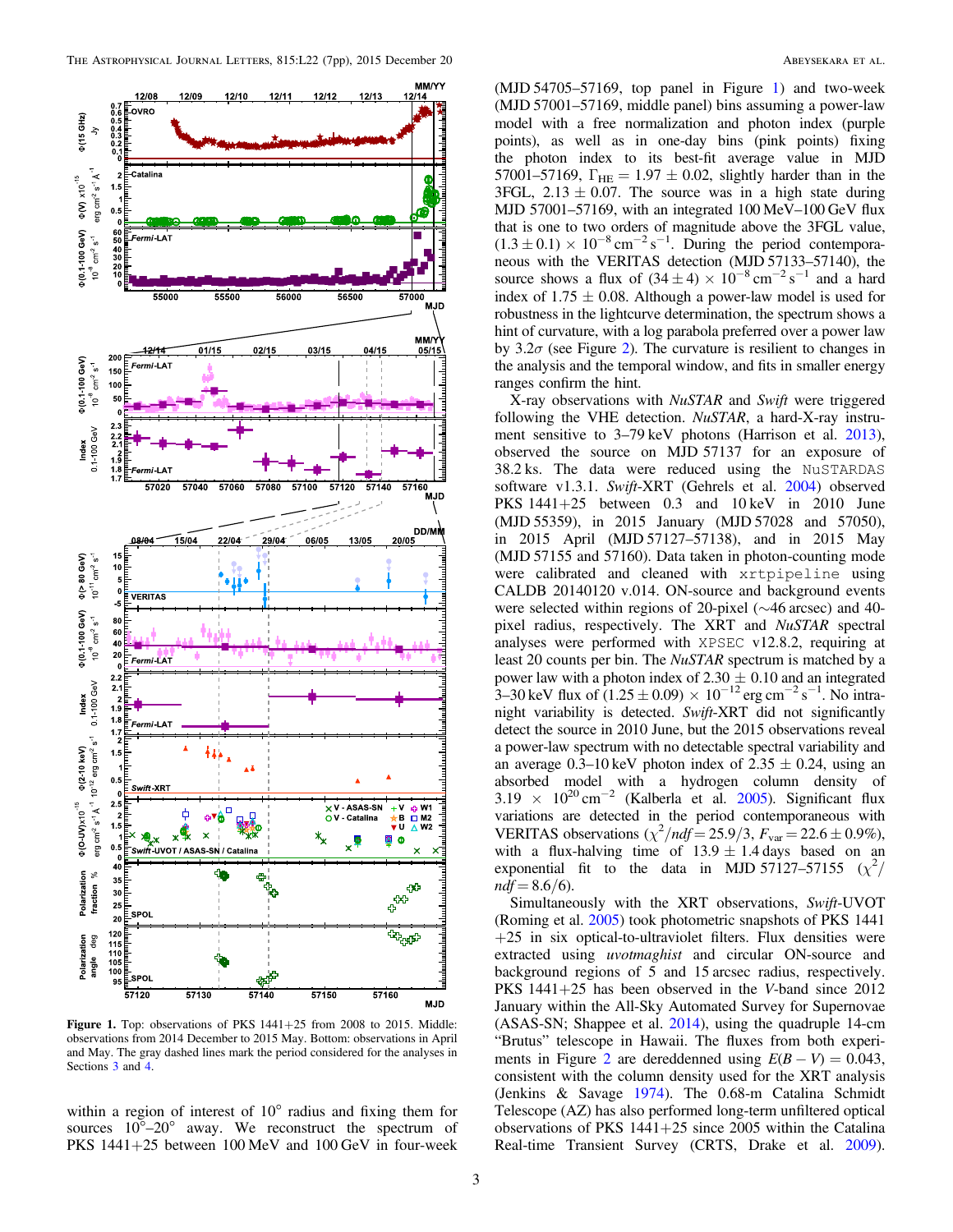<span id="page-4-0"></span>

Figure 2. Multiwavelength emission of PKS 1441+25. Side panels show the X-ray (top) and gamma-ray emission (bottom) in 2015 April (MJD 57133–57140). The various exposures and the model are discussed in Sections [2](#page-2-10) and [3](#page-4-1), respectively.

Observed magnitudes were converted into the V-band using the empirical method described in Drake et al. ([2013](#page-6-20)). The SPOL spectropolarimeter (Schmidt et al. [1992](#page-6-21)) has monitored the linear optical polarization of PKS  $1441+25$  in  $5000-7000 \text{ Å}$ , with observations at the 1.54-m Kuiper Telescope, at the 6.5-m MMT, and at the Steward Observatory 2.3-m Bok Telescope (AZ). The source shows a high degree of polarization, with values ranging from  $37.7 \pm 0.1\%$  to  $36.2 \pm 0.1\%$  between MJD 57133 and MJD 57140.

The OVRO 40-m telescope (Richards et al. [2011](#page-6-22)) has monitored PKS  $1441+25$  at 15 GHz since late 2009. A 15 GHz VLBA image obtained by the MOJAVE program (Lister et al. [2009](#page-6-23)) on 2014 March 30 (MJD 56381) shows a compact core and a bright, linearly polarized jet feature located 1.2 mas downstream, at position angle −68°. Both features have relatively high fractional polarization (∼10%), and electric vectors aligned with the jet direction, at an angle of 102° similar to that measured by SPOL, indicating a well-ordered transverse magnetic field. The fractional polarization level of the core feature is among the highest seen in the MOJAVE program (Lister et al. [2011](#page-6-24)).

The  $2008-2015$  observations of PKS  $1441+25$  shown in Figure [1](#page-3-0) reveal a brightening of the source in the radio, optical, and HE bands starting around MJD 56900. A simple Pearson test (see caveats in Max-Moerbeck et al. [2014a](#page-6-25)) applied to the radio and HE long-term lightcurves shows a correlation coefficient  $r = 0.75 \pm 0.02$ , differing from zero by 5.4 $\sigma$  based on the r-distribution of shuffled lightcurve points. Similarly, the analysis of the optical and HE lightcurves yields  $r = 0.89 \pm 0.02$ , differing from zero by 4.8 $\sigma$ . The discrete correlation functions display broad, zero-centered peaks with widths of ∼100 days, indicating no significant time lags beyond this time scale. During the period marked by gray dashed lines in Figure [1](#page-3-0), observations on daily timescales from optical wavelengths to X-rays reveal fractional flux variations smaller than 25%, compatible with the upper limits set by Fermi-LAT and VERITAS (30% and 110% at the 95% confidence level, respectively). Such flux variations are small

with respect to the four orders of magnitude spanned in  $\nu F_{\nu}$ , enabling the construction of a quasi-contemporaneous spectral energy distribution in Section [3.](#page-4-1)

#### 3. EMISSION SCENARIO

<span id="page-4-1"></span>The spectral energy distribution, with the X-ray-to-VHE data averaged over the active phase in 2015 April (MJD 57133–57140), is shown in Figure [2.](#page-4-0) The optical-to-Xray spectrum is well described by a power law with photon index  $\Gamma = 2.29 \pm 0.01$  from 2 to 30 keV, including a 10% intrinsic scatter in the fit procedure that accounts for the small-amplitude optical-to-UV variability. This spectrum suggests a single synchrotron component peaking below  $2 \text{ eV} \sim 5 \times 10^{14} \text{ Hz}$ , created by an electron population of index  $p = 2\Gamma - 1 \sim 3.58 \pm 0.02$ . As expected in FSRQs (Fossati et al. [1998](#page-6-26)), the emission of PKS  $1441+25$  is dominated by the gamma-ray component, well-described by a single component peaking at  $3.3^{+1.8}_{-1.1}$  GeV.

The detection of gamma-rays up to 200 GeV, about 400 GeV in the galaxy's frame, suggests that the emitting region is located beyond the BLR, or else pair production would suppress any VHE flux even for a flat BLR geometry (Tavecchio & Ghisellini [2012](#page-7-2)). The elevated radio state, correlated with the optical and HE brightening, also suggests synchrotron emission outside of the BLR where synchrotron self-absorption is smaller. The hypothesis of large-scale emission is strengthened by the week-long duration of the optical-to-gamma-ray flare. This behavior contrasts with other observations of bright FSRQs, displaying different flux variations at different wavelengths (e.g., Abdo et al. [2010](#page-6-27)), more in line with multi-component scenarios. The flare of PKS 1441+25 appears to be one of the few events whose detailed temporal and spectral multiwavelength features are consistent with the emission of a single component beyond the BLR.

The BLR size can be derived using the estimated black-hole mass,  $M_{\text{BH}} = 10^{7.83 \pm 0.13} M_{\odot}$  (Shaw et al. [2012](#page-6-5)), assuming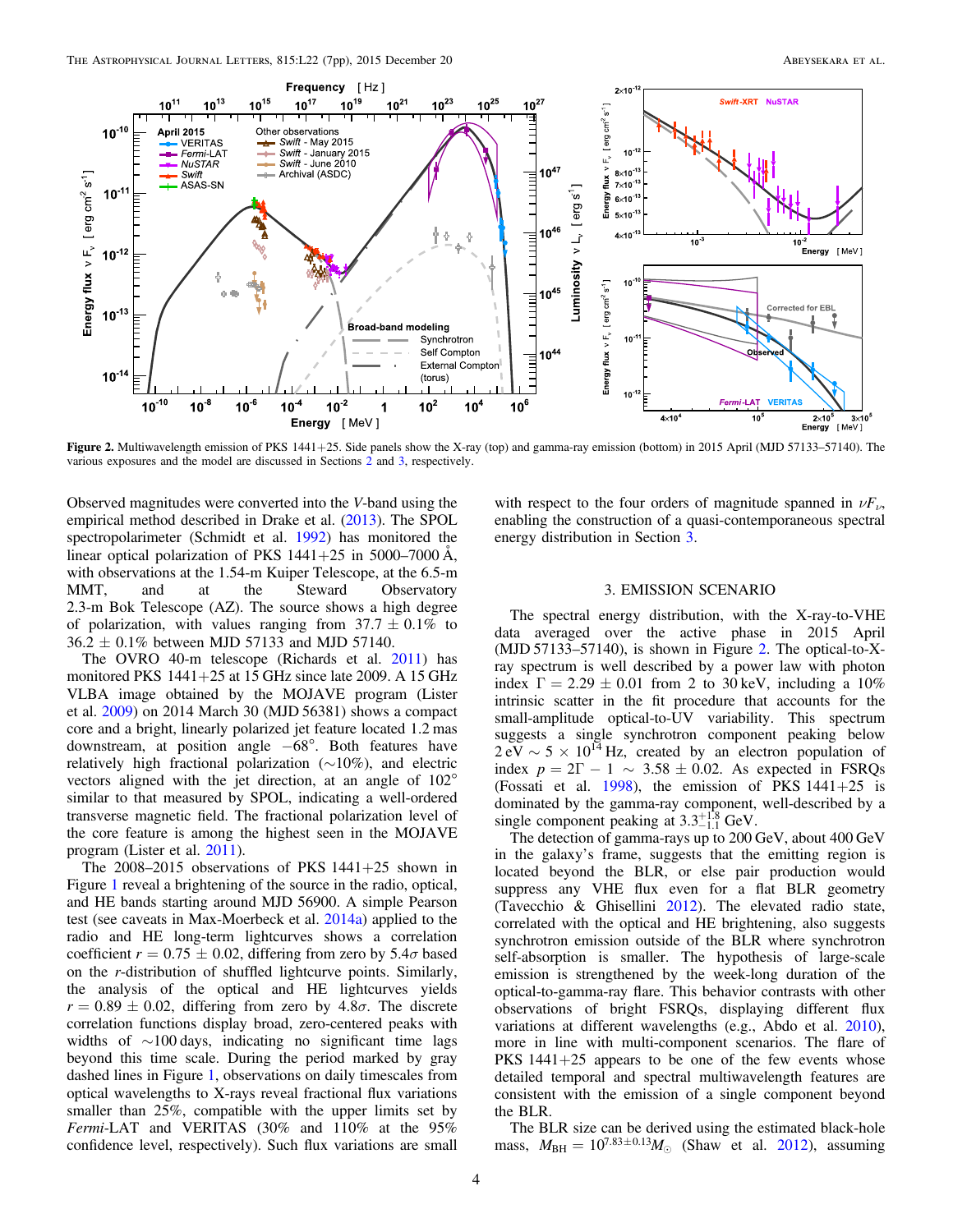$r_{\rm BLR} \simeq 10^{17} \, {\rm cm} \times \sqrt{L_{\rm disk} / 10^{45}} \, {\rm erg \, \, s^{-1}}$  (Kaspi et al. [2007](#page-6-28)) and an accretion disk luminosity that is a fraction  $\eta = 10\%$  of the Eddington luminosity. Alternatively,  $L_{disk}$  can be estimated from the BLR luminosity as  $L_{disk} \approx 10 \times L_{BLR}$ , with  $L_{BLR} = 10^{44.3}$  erg s<sup>-1</sup> (Xiong & Zhang [2014](#page-7-3)). Both estimates yield  $r_{BLR} \simeq 0.03$  pc, setting a lower limit on the distance between the black hole and the emitting region of  $r \gtrsim 5000$ Schwarzschild radii.

We show in Figure [2](#page-4-0) that a stationary model can reproduce the data, using the numerical code of Cerruti et al.  $(2013)$  $(2013)$  $(2013)$  and the EBL model of Gilmore et al. ([2012](#page-6-10)). Non-stationary Klein– Nishina effects on electron cooling could be important for this source (Moderski et al. [2005](#page-6-30)). Nonetheless, the straight power law observed from optical to X-rays suggests that the upscattering electrons see photon energies that are low enough to stay out of the Klein–Nishina regime. This again indicates that the emission is outside of the BLR. We parametrize the electron–positron population by a fixed broken power law with indices  $p_1 = 2$  and  $p_2 = 3.58$  between  $\gamma_{\text{min}} = 1$  and  $\gamma_{\text{max}} = 7 \times 10^5$ , with a break at  $\gamma_{\text{break}} = 1.2 \times 10^4$  (jet frame). The particle energy density is on the order of the magnetic energy density,  $u_e/u_B = 1.5$ , with a total luminosity of  $6 \times 10^{45}$  erg s<sup>-1</sup>, and an infrared photon energy density of  $1.4 \times 10^{-5}$  erg cm<sup>-3</sup> at  $T = 10^{3}$  K (galaxy frame), characteristic of thermal radiation from the torus. We broke the degeneracies among the parameters of the model by requiring that the minimum variability timescale in the observer frame,  $t_{\text{var}} = (1 + z)/\delta \times R/c$ , be comparable to the flux-halving timescale of about two weeks observed in X rays, where we have the best statistics to probe variability. The data are then modeled with an emitting region of radius  $R = 4 \times 10^{17}$  cm  $\sim 0.1$  pc and Doppler factor  $\delta \sim 18$ . The magnetic field,  $B \sim 80$  mG, is tangled within the emitting frame, but compressed transversely to the motion within the observer's frame, which would explain the high opticalpolarization degree, PD. Following Sasada et al. ([2014](#page-6-31)), the ratio of PD over the maximum theoretical polarization  $\Pi_{\rm S} = (p+1)/(p+7/3)$  constrains the angle  $\theta$  at which the emitting region is viewed. We find that the Doppler factor and the geometry of the system are well reproduced by a jet Lorentz factor  $\Gamma_{\rm jet} \sim 12$  and  $\theta \sim 2^{\circ}$ 6, which is within the jet opening angle,  $\theta_{\rm jet} = 1/\Gamma_{\rm jet} \sim 4^\circ.8$ .

The location of the emission can be roughly estimated assuming that the whole cross-section of the jet contributes to the radiation (Tavecchio et al. [2010](#page-7-4)), as  $r \sim R/\tan \theta_{jet} \sim$ 1.5 pc, or 200,000 Schwarzschild radii. The region is not expected to be much more compact than in this model, as no fast large-amplitude variability is seen from optical to X-ray wavelengths, despite the statistics being sufficient to detect doubling timescales as short as days. The region could still be further away from the black hole if its size was only fraction of the jet cross-section.

The model parameters are similar to those obtained by MAGIC Collaboration et al. ([2008](#page-6-0)), Böttcher et al. ([2008](#page-6-32)), Tavecchio et al. ([2011](#page-7-5)), and Barnacka et al. ([2014](#page-6-33)) for other FSRQs, but a remarkably high break energy in the electron spectrum is needed to explain the optical-to-X-ray synchrotron emission. The break in the electron distribution is consistent with radiative cooling, but is pushed to higher energies due to the magnetic field being two to ten times lower than that inferred for other VHE FSRQs. The magnetic field is also in equipartition with the particle population, minimizing the

energy budget required to produce the synchrotron emission. Finally, the jet Lorentz factor is two to four times smaller than that required for other VHE FSRQs, highlighting again the reasonable energetics of this scenario.

#### 4. EXTRAGALACTIC BACKGROUND LIGHT

<span id="page-5-0"></span>The redshift of PKS 1441+25,  $z = 0.939$ , and its detection up to 200 GeV provide an exceptional opportunity to study the EBL.

Gamma-rays interact with EBL photons through pair production, yielding an observed spectrum that is softer than the intrinsic spectrum. Imposing a maximum intrinsic VHE hardness can then constrain the EBL intensity (Aharonian et al. [2006](#page-6-34)). In a scenario where the HE and VHE energy photons originate from the same component (but see Stern & Poutanen [2014](#page-7-6), for emission within the BLR), the unattenuated HE observations set an upper limit on the intrinsic hardness. Based on Section [3,](#page-4-1) we neglect any additional emission component and fit, as in Biteau & Williams  $(2015)$  $(2015)$  $(2015)$ , an absorbed power law with free EBL normalization,  $\alpha$ , to the VERITAS spectrum. We minimize

<span id="page-5-1"></span>
$$
\chi^2 = \sum_{i=1..n} \frac{\left(\phi_i - \phi_0 \times e^{-\Gamma \log(E_i/E_0) - \alpha \tau(E_i)}\right)^2}{\sigma_{\phi_i}^2} + \Theta(\Gamma_{\text{LAT}} - \Gamma) \times \frac{(\Gamma_{\text{LAT}} - \Gamma)^2}{\sigma_{\Gamma}^2}, \tag{1}
$$

where  $\alpha$ ,  $\phi_0$ , and  $\Gamma$  are free parameters,  $E_0$  is fixed to 120 GeV,  $\{\phi_i\}_{i=1..n}$  are the fluxes measured by VERITAS at energies  ${E_i}_{i=1..n}$ , and  $\Theta$  is the Heaviside function. The *Fermi*-LAT log-parabolic spectrum in Figure [2](#page-4-0) shows a photon index  $\Gamma_{\text{LAT}} = 2.76 \pm 0.43$  at 30 GeV, where the absorption by the EBL is smaller than 5% (Franceschini et al. [2008;](#page-6-36) Domínguez et al. [2011](#page-6-37); Gilmore et al. [2012](#page-6-10)). We account for the systematic uncertainty on the VERITAS photon index, 0.20, by imposing a maximum hardness with uncertainty  $\sigma_{\Gamma} = 0.43 \oplus 0.20 =$ 0.47, where  $oplus$  indicates a quadratic sum. We finally marginalize the equivalent likelihood,  $exp(-\chi^2/2)$ , over the VER-ITAS energy scale. The logarithm of the latter is assumed to be Gaussian, with zero mean and width 0.2, corresponding to a 20% systematic uncertainty. Equation ([1](#page-5-1)) allows for an intrinsic VHE spectrum that is softer, but not harder, than the HE spectrum. This yields an EBL normalization that is consistent with  $\alpha = 0$  and constrained to  $\alpha < 1.5$  at the 95% confidence level for the model of Gilmore et al. ([2012](#page-6-10)). This result is almost independent of the choice of model (Franceschini et al. [2008](#page-6-36); Domínguez et al. [2011](#page-6-37)).

Considering both the peak and full width at half maximum (FWHM) of the cross section integrated along the line of sight (as in Biteau & Williams [2015,](#page-6-35) with various evolutions tested), the VERITAS observations constrain the near-ultraviolet to near-infrared EBL. Our constraint shown in Figure [3](#page-6-38) is compatible and competitive below 1  $\mu$ m with other state-ofthe-art gamma-ray measurements from Ackermann et al. ([2012](#page-6-39)), H.E.S.S. Collaboration et al. ([2013b](#page-6-40)), and Biteau & Williams ([2015](#page-6-35)). Although  $\alpha$  is compatible with zero, there is no significant tension with local constraints (see Biteau & Williams [2015,](#page-6-35) brown and orange arrows in Figure [3](#page-6-38)), since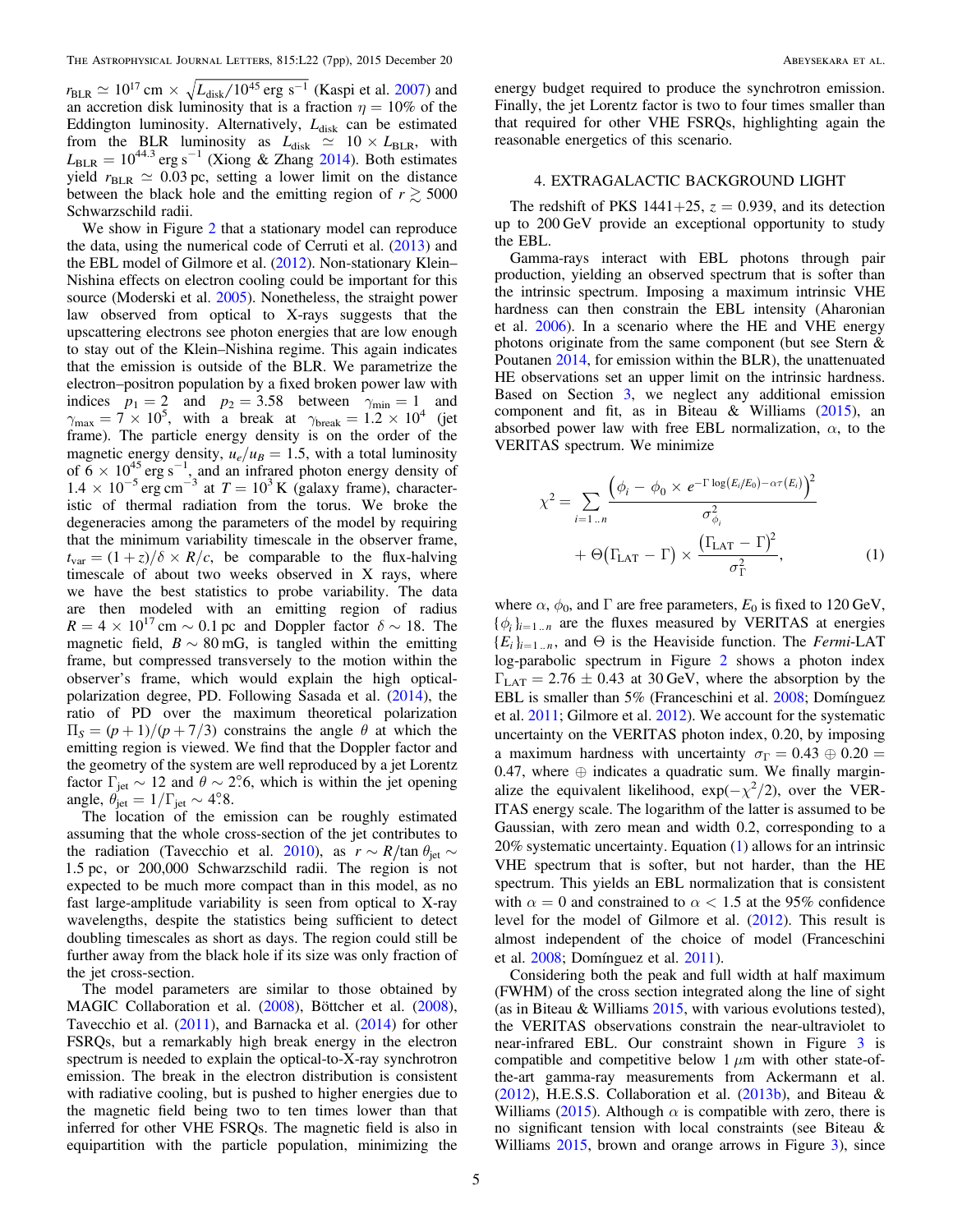<span id="page-6-38"></span>

Figure 3. Near-ultraviolet to near-infrared spectrum of the EBL. The upper limit from this work is shown in blue, in regions corresponding to the peak and FWHM of the cross section  $(1 < \tau < 2)$ .

the differences are only  $1.5\sigma$  and  $1.7\sigma$  in the peak and FWHM regions, respectively.

#### 5. DISCUSSION

The low energy threshold of VERITAS enabled the detection above 80 GeV of one of the most distant VHE gamma-ray sources  $(z = 0.939)$ , in a redshift range previously accessible only to space-borne gamma-ray observatories. We obtain stringent constraints on the EBL intensity below 1  $\mu$ m and conclude that galaxy surveys have resolved most, if not all, of the sources of the EBL in this region. This provides an excellent baseline for studies above  $1 \mu m$  where the redshifted ultraviolet emission of primordial stars could be detected (Dwek et al. [2005](#page-6-41); Biteau & Williams [2015](#page-6-35)).

The VHE detection of the highly polarized source PKS 1441  $+25$  is contemporaneous with a period of hard HE emission and of enhanced flux at all wavelengths. The correlation between the radio, optical, and HE lightcurves, unusual for this class of sources (Max-Moerbeck et al. [2014b](#page-6-42)), together with slow multiwavelength variability, suggest that the multi-band flare was produced by a single region located  $\sim 10^4 - 10^5$ Schwarzschild radii away from the black hole, which is consistent with the VHE-gamma-ray escape condition.

PKS 1441+25 is by far the dimmest HE emitter of all VHEdetected FSRQs listed in the 3FGL catalog. While HE activity remains a prime trigger of VHE observations, searches for new VHE-emitting quasars could also factor in radio-to-optical brightening and synchrotron-dominated X-ray emission, as reported for PKS  $1441+25$ . These criteria will be of particular interest if applied to distant FSRQs, possibly opening a new observational window on the jets of blazars and on the transformation of the universe's light content with cosmic time.

This research is supported by grants from the U.S. Department of Energy Office of Science, the U.S. National Science Foundation and the Smithsonian Institution, and by NSERC in Canada, with additional support from NASA Swift GI grant NNX15AR38G. We acknowledge the excellent work of the technical support staff at the Fred Lawrence Whipple Observatory and at the collaborating institutions in the construction and operation of the instrument. The VERITAS Collaboration is grateful to Trevor Weekes for his seminal contributions and leadership in the field of VHE gamma-ray astrophysics, which made this study possible.

ASAS-SN thanks LCOGT, NSF, Mt. Cuba Astronomical Foundation, OSU/CCAPP and MAS/Chile for their support.

The observations at Steward Observatory are funded through NASA Fermi GI grant NNX12AO93G.

CRTS is supported by the NSF grants AST-1313422 and AST-1413600.

The OVRO 40-m monitoring program is supported in part by NASA grants NNX08AW31G and NNX11A043G, and NSF grants AST-0808050 and AST-1109911.

The National Radio Astronomy Observatory is a facility of NSF operated under cooperative agreement by Associated Universities, Inc.

This research has made use of data from the MOJAVE database that is maintained by the MOJAVE team (Lister et al. [2009](#page-6-23)).

#### REFERENCES

- <span id="page-6-27"></span>Abdo, A. A., Ackermann, M., Ajello, M., et al. 2010, [Natur](http://dx.doi.org/10.1038/nature08841), [463, 919](http://adsabs.harvard.edu/abs/2010Natur.463..919A)
- <span id="page-6-12"></span>Acero, F., Ackermann, M., Ajello, M., et al. 2015, [ApJS](http://dx.doi.org/10.1088/0067-0049/218/2/23), [218, 23](http://adsabs.harvard.edu/abs/2015ApJS..218...23A)
- <span id="page-6-39"></span>Ackermann, M., Ajello, M., Allafort, A., et al. 2012, [Sci](http://dx.doi.org/10.1126/science.1227160), [338, 1190](http://adsabs.harvard.edu/abs/2012Sci...338.1190A)
- <span id="page-6-34"></span>Aharonian, F., Akhperjanian, A. G., Bazer-Bachi, A. R., et al. 2006, [Natur](http://dx.doi.org/10.1038/nature04680)[,](http://adsabs.harvard.edu/abs/2006Natur.440.1018A) [440, 1018](http://adsabs.harvard.edu/abs/2006Natur.440.1018A)
- <span id="page-6-2"></span>Aleksić, J., Antonelli, L. A., Antoranz, P., et al. 2011, [ApJL](http://dx.doi.org/10.1088/2041-8205/730/1/L8), [730, L8](http://adsabs.harvard.edu/abs/2011ApJ...730L...8A)
- <span id="page-6-9"></span>Archambault, S., Aune, T., Behara, B., et al. 2014, [ApJL,](http://dx.doi.org/10.1088/2041-8205/785/1/L16) [785, L16](http://adsabs.harvard.edu/abs/2014ApJ...785L..16A)
- <span id="page-6-11"></span>Atwood, W. B., Abdo, A. A., Ackermann, M., et al. 2009, [ApJ](http://dx.doi.org/10.1088/0004-637X/697/2/1071), [697, 1071](http://adsabs.harvard.edu/abs/2009ApJ...697.1071A)
- <span id="page-6-33"></span>Barnacka, A., Moderski, R., Behara, B., Brun, P., & Wagner, S. 2014, [A&A](http://dx.doi.org/10.1051/0004-6361/201322205)[,](http://adsabs.harvard.edu/abs/2014A&A...567A.113B) [567, A113](http://adsabs.harvard.edu/abs/2014A&A...567A.113B)
- <span id="page-6-35"></span>Biteau, J., & Williams, D. A. 2015, [ApJ](http://dx.doi.org/10.1088/0004-637X/812/1/60), [812, 60](http://adsabs.harvard.edu/abs/2015ApJ...812...60B)
- <span id="page-6-32"></span>Böttcher, M. 2008, in AIP Conf. Ser. 1085, High Energy Gamma-Ray Astronomy, ed. F. A. Aharonian, W. Hofmann, & F. Rieger (Melville, NY: AIP), 427
- <span id="page-6-29"></span>Cerruti, M., Dermer, C. D., Lott, B., Boisson, C., & Zech, A. 2013, [ApJL](http://dx.doi.org/10.1088/2041-8205/771/1/L4)[,](http://adsabs.harvard.edu/abs/2013ApJ...771L...4C) [771, L4](http://adsabs.harvard.edu/abs/2013ApJ...771L...4C)
- <span id="page-6-37"></span><span id="page-6-3"></span>Domínguez, A., Primack, J. R., Rosario, D. J., et al. 2011, [MNRAS,](http://dx.doi.org/10.1111/j.1365-2966.2010.17631.x) [410, 2556](http://adsabs.harvard.edu/abs/2011MNRAS.410.2556D) Donea, A.-C., & Protheroe, R. J. 2003, APh, [18, 377](http://adsabs.harvard.edu/abs/2003APh....18..377D)
- <span id="page-6-19"></span>Drake, A. J., Djorgovski, S. G., Mahabal, A., et al. 2009, [ApJ](http://dx.doi.org/10.1088/0004-637X/696/1/870), [696, 870](http://adsabs.harvard.edu/abs/2009ApJ...696..870D)
- <span id="page-6-20"></span>Drake, A. J., Catelan, Djorgovski, S. G., et al. 2013, [ApJ](http://dx.doi.org/10.1088/0004-637X/763/1/32), [763, 32](http://adsabs.harvard.edu/abs/2013ApJ...763...32D)
- <span id="page-6-41"></span>Dwek, E., Arendt, R. G., & Krennrich, F. 2005, [ApJ,](http://dx.doi.org/10.1086/497569) [635, 784](http://adsabs.harvard.edu/abs/2005ApJ...635..784D)
- <span id="page-6-26"></span>Fossati, G., Maraschi, L., Celotti, A., Comastri, A., & Ghisellini, G. 1998, [MNRAS](http://dx.doi.org/10.1046/j.1365-8711.1998.01828.x), [299, 433](http://adsabs.harvard.edu/abs/1998MNRAS.299..433F)
- <span id="page-6-36"></span>Franceschini, A., Rodighiero, G., & Vaccari, M. 2008, [A&A,](http://dx.doi.org/10.1051/0004-6361:200809691) [487, 837](http://adsabs.harvard.edu/abs/2008A&A...487..837F)
- <span id="page-6-14"></span>Gehrels, N., Chincarini, G., Giommi, P., et al. 2004, [ApJ,](http://dx.doi.org/10.1086/422091) [611, 1005](http://adsabs.harvard.edu/abs/2004ApJ...611.1005G)
- <span id="page-6-10"></span>Gilmore, R. C., Somerville, R. S., Primack, J. R., & Domínguez, A. 2012, [MNRAS](http://dx.doi.org/10.1111/j.1365-2966.2012.20841.x), [422, 3189](http://adsabs.harvard.edu/abs/2012MNRAS.422.3189G)
- <span id="page-6-13"></span>Harrison, F. A., Craig, W. W., Christensen, F. E., et al. 2013, [ApJ](http://dx.doi.org/10.1088/0004-637X/770/2/103), [770, 103](http://adsabs.harvard.edu/abs/2013ApJ...770..103H)
- <span id="page-6-1"></span>H.E.S.S. Collaboration et al. 2013a, [A&A](http://dx.doi.org/10.1051/0004-6361/201321135), [554, A107](http://adsabs.harvard.edu/abs/2013A&A...554A.107H)
- <span id="page-6-40"></span>H.E.S.S. Collaboration et al. 2013b, [A&A,](http://dx.doi.org/10.1051/0004-6361/201220355) [550, A4](http://adsabs.harvard.edu/abs/2013A&A...550A...4H)
- <span id="page-6-8"></span>Holder, J. 2011, Proc. ICRC, [12, 137](http://adsabs.harvard.edu/abs/2011ICRC...12..137H)
- <span id="page-6-18"></span>Jenkins, E. B., & Savage, B. D. 1974, [ApJ,](http://dx.doi.org/10.1086/152620) [187, 243](http://adsabs.harvard.edu/abs/1974ApJ...187..243J)
- <span id="page-6-15"></span>Kalberla, P. M. W., Burton, W. B., Harmann, D., et al. 2005, [A&A](http://dx.doi.org/10.1051/0004-6361:20041864), [440, 775](http://adsabs.harvard.edu/abs/2005A&A...440..775K)
- <span id="page-6-28"></span>Kaspi, S., Brandt, W. N., Maoz, D., et al. 2007, [ApJ,](http://dx.doi.org/10.1086/512094) [659, 997](http://adsabs.harvard.edu/abs/2007ApJ...659..997K)
- <span id="page-6-24"></span>Lister, M. L., Aller, M., Aller, H., et al. 2011, [ApJ,](http://dx.doi.org/10.1088/0004-637X/742/1/27) [742, 27](http://adsabs.harvard.edu/abs/2011ApJ...742...27L)
- <span id="page-6-23"></span>Lister, M. L., Cohen, M. H., Homan, D. C., et al. 2009, [AJ,](http://dx.doi.org/10.1088/0004-6256/138/6/1874) [138, 1874](http://adsabs.harvard.edu/abs/2009AJ....138.1874L)
- <span id="page-6-4"></span>Madau, P., & Pozzetti, L. 2000, [MNRAS,](http://dx.doi.org/10.1046/j.1365-8711.2000.03268.x) [312, L9](http://adsabs.harvard.edu/abs/2000MNRAS.312L...9M)
- <span id="page-6-0"></span>MAGIC Collaboration et al. 2008, [Sci](http://dx.doi.org/10.1126/science.1157087), [320, 1752](http://adsabs.harvard.edu/abs/2008Sci...320.1752M)
- <span id="page-6-42"></span>Max-Moerbeck, W., Hovatta, T., Richards, J. L., et al. 2014b, [MNRAS](http://dx.doi.org/10.1093/mnras/stu1749)[,](http://adsabs.harvard.edu/abs/2014MNRAS.445..428M) [445, 428](http://adsabs.harvard.edu/abs/2014MNRAS.445..428M)
- <span id="page-6-25"></span>Max-Moerbeck, W., Richards, J. L., Hovatta, T., et al. 2014a, [MNRAS](http://dx.doi.org/10.1093/mnras/stu1707)[,](http://adsabs.harvard.edu/abs/2014MNRAS.445..437M) [445, 437](http://adsabs.harvard.edu/abs/2014MNRAS.445..437M)
- <span id="page-6-6"></span>Mirzoyan, R. 2015, ATel, [7416, 1](http://adsabs.harvard.edu/abs/2015ATel.7416....1M)
- <span id="page-6-30"></span>Moderski, R., Sikora, M., Coppi, P. S., & Aharonian, F. 2005, [MNRAS](http://dx.doi.org/10.1111/j.1365-2966.2005.09494.x)[,](http://adsabs.harvard.edu/abs/2005MNRAS.363..954M) [363, 954](http://adsabs.harvard.edu/abs/2005MNRAS.363..954M)
- <span id="page-6-7"></span>Pacciani, L. 2015, ATel, [7402, 1](http://adsabs.harvard.edu/abs/2015ATel.7402....1P)
- <span id="page-6-22"></span>Richards, J. L., Max-Moerbeck, W., Pavlidou, V., et al. 2011, [ApJS](http://dx.doi.org/10.1088/0067-0049/194/2/29), [194, 29](http://adsabs.harvard.edu/abs/2011ApJS..194...29R)
- <span id="page-6-16"></span>Roming, P. W. A., Kennedy, T. E., Mason, K. O., et al. 2005, SSRv, [120, 95](http://adsabs.harvard.edu/abs/2005SSRv..120...95R)
- <span id="page-6-31"></span>Sasada, M., Uemura, M., Fukuzawa, Y., et al. 2014, [ApJ](http://dx.doi.org/10.1088/0004-637X/784/2/141), [784, 141](http://adsabs.harvard.edu/abs/2014ApJ...784..141S)
- <span id="page-6-21"></span>Schmidt, G. D., Stockman, H. S., & Smith, P. S. 1992, [ApJL,](http://dx.doi.org/10.1086/186576) [398, L57](http://adsabs.harvard.edu/abs/1992ApJ...398L..57S)
- <span id="page-6-17"></span>Shappee, B. J., Prieto, J. L., Grupe, D., et al. 2014, [ApJ](http://dx.doi.org/10.1088/0004-637X/788/1/48), [788, 48](http://adsabs.harvard.edu/abs/2014ApJ...788...48S)
- <span id="page-6-5"></span>Shaw, M. S., Romani, R. W., Cotter, G., et al. 2012, [ApJ](http://dx.doi.org/10.1088/0004-637X/748/1/49), [748, 49](http://adsabs.harvard.edu/abs/2012ApJ...748...49S)